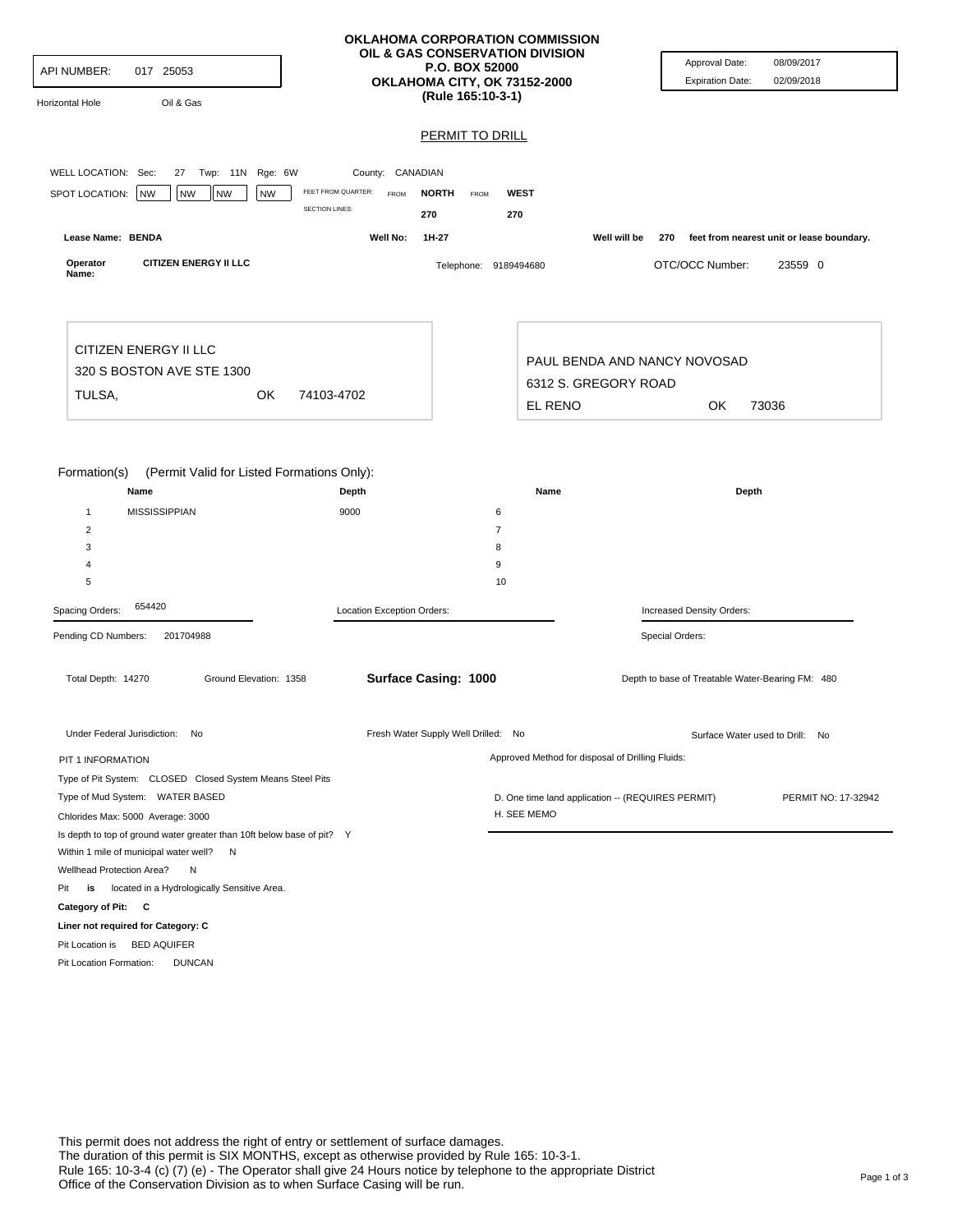PIT 2 INFORMATION Type of Pit System: CLOSED Closed System Means Steel Pits Type of Mud System: OIL BASED Pit **is** located in a Hydrologically Sensitive Area. **Category of Pit: C Liner not required for Category: C** Pit Location is BED AQUIFER Chlorides Max: 60000 Average: 50000 Is depth to top of ground water greater than 10ft below base of pit? Y Within 1 mile of municipal water well? N Wellhead Protection Area? N

## HORIZONTAL HOLE 1

Pit Location Formation: DUNCAN

| Sec 27<br>Twp 11N Rge 6W<br>County                        | CANADIAN                                                                                                                                                                                                                                                   |
|-----------------------------------------------------------|------------------------------------------------------------------------------------------------------------------------------------------------------------------------------------------------------------------------------------------------------------|
| Spot Location of End Point:<br>S <sub>2</sub><br>SW SW SW |                                                                                                                                                                                                                                                            |
| Feet From:<br>SOUTH 1/4 Section Line:                     | 165                                                                                                                                                                                                                                                        |
| Feet From:<br>WEST<br>1/4 Section Line:                   | 330                                                                                                                                                                                                                                                        |
| Depth of Deviation: 8575                                  |                                                                                                                                                                                                                                                            |
| Radius of Turn: 477                                       |                                                                                                                                                                                                                                                            |
| Direction: 178                                            |                                                                                                                                                                                                                                                            |
| Total Length: 4946                                        |                                                                                                                                                                                                                                                            |
| Measured Total Depth: 14270                               |                                                                                                                                                                                                                                                            |
| True Vertical Depth: 9050                                 |                                                                                                                                                                                                                                                            |
| End Point Location from Lease,                            |                                                                                                                                                                                                                                                            |
| Unit, or Property Line: 165                               |                                                                                                                                                                                                                                                            |
|                                                           |                                                                                                                                                                                                                                                            |
| Notes:                                                    |                                                                                                                                                                                                                                                            |
| Category                                                  | Description                                                                                                                                                                                                                                                |
| DEEP SURFACE CASING                                       | 8/7/2017 - G58 - APPROVED: NOTIFY OCC FIELD INSPECTOR IMMEDIATELY OF ANY LOSS OF<br>CIRCULATION OR FAILURE TO CIRCULATE CEMENT TO SURFACE ON ANY CONDUCTOR OR<br><b>SURFACE CASING</b>                                                                     |
| <b>HYDRAULIC FRACTURING</b>                               | 8/7/2017 - G58 - OCC 165:10-3-10 REQUIRES:                                                                                                                                                                                                                 |
|                                                           | 1) PRIOR TO COMMENCEMENT OF HYDRAULIC FRACTURING OPERATIONS FOR HORIZONTAL<br>WELLS, NOTICE GIVEN FIVE BUSINESS DAYS IN ADVANCE TO OFFSET OPERATORS WITH<br>WELLS COMPLETED IN THE SAME COMMON SOURCE OF SUPPLY WITHIN 1/2 MILE;                           |
|                                                           | 2) WITH NOTICE ALSO GIVEN 48 HOURS IN ADVANCE OF HYDRAULIC FRACTURING ALL<br>WELLS TO BOTH THE OCC CENTRAL OFFICE AND LOCAL DISTRICT OFFICES, USING THE<br>"FRAC NOTICE FORM" FOUND AT THE FOLLOWING LINK:<br>HTTP://WWW.OCCEWEB.COM/OG/OGFORMS.HTML; AND, |
|                                                           | 3) THE CHEMICAL DISCLOSURE OF HYDRAULIC FRACTURING INGREDIENTS FOR ALL WELLS<br>TO BE REPORTED TO FRACFOCUS WITHIN 60 DAYS AFTER THE CONCLUSION THE<br>HYDRAULIC FRACTURING OPERATIONS, USING THE FOLLOWING LINK<br>HTTP://FRACFOCUS.ORG/                  |
| <b>MEMO</b>                                               | 8/7/2017 - G58 - PITS 1 & 2 - CLOSED SYSTEM=STEEL PITS PER OPERATOR REQUEST, PIT 2 -<br>OBM RETURNED TO VENDOR, CUTTINGS PERMITTED PER DISTRICT                                                                                                            |

PENDING CD - 201704988 8/8/2017 - G64 - (E.O.) 27-11N-6W X654420 MSSP COMPL. INT. NCT 165' FNL, NCT 165' FSL, NCT 330' FWL CITIZEN ENERGY II, LLC REC. 8-7-2017 (JOHNSON)

017 25053 BENDA 1H-27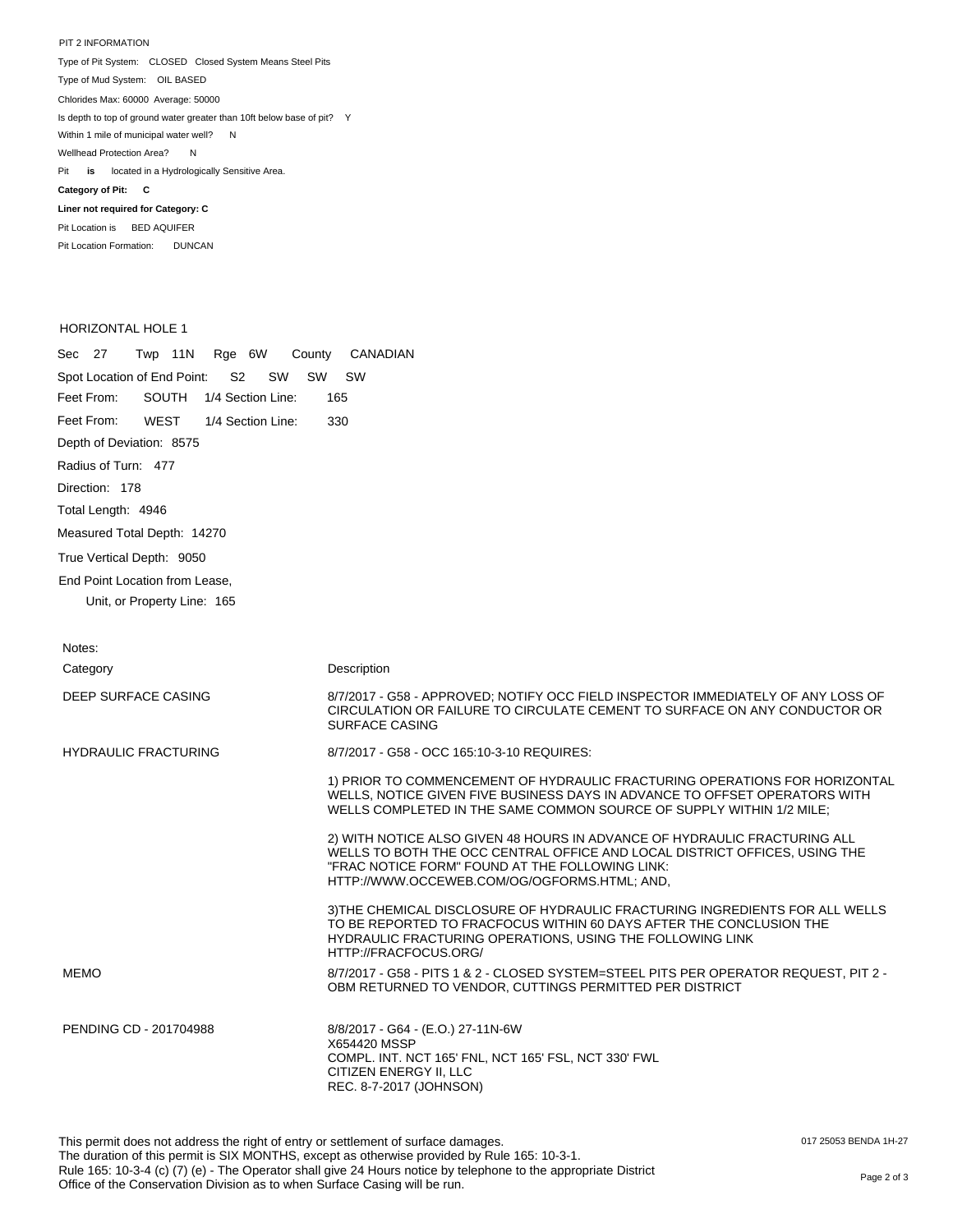Category **Description** 

SPACING - 654420 8/8/2017 - G64 - (640)(HOR) 27-11N-6W EST MSSP, OTHER POE TO BHL NCT 660' FB (COEXIST SP. ORDER 274674 KDRK)